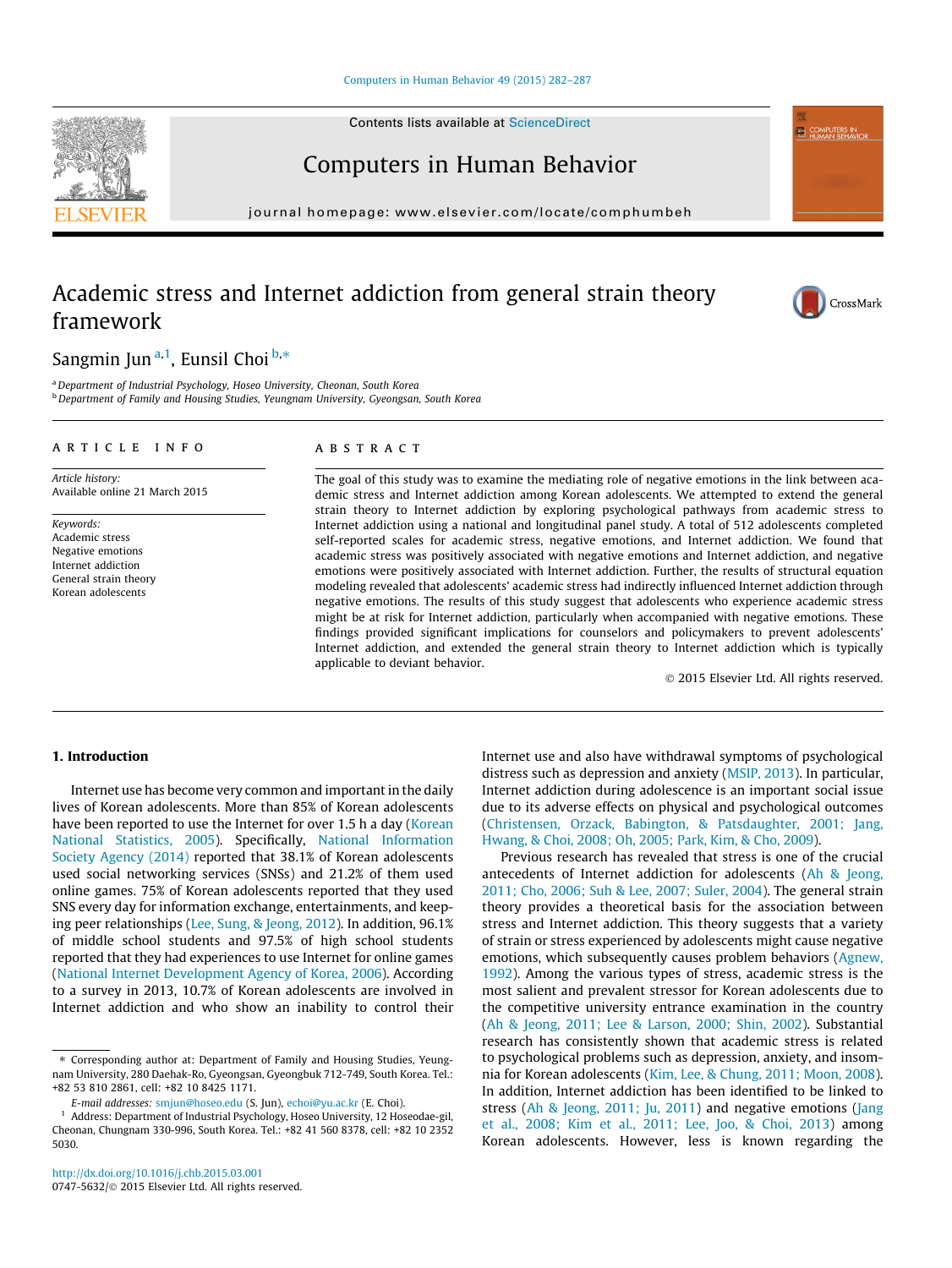psychological mechanism associated with academic stress and its link with Internet addiction. The aim of the current study is to examine the mediating role of negative emotions in the association between academic stress and Internet addiction among Korean adolescents based on the general strain theory.

## 1.1. Academic stress and Internet addiction

Internet addiction has been referred to by various terminologies in the literature, with labels varying from Internet addiction [\(Block,](#page--1-0) [2008; Chou & Hsiao, 2000; Young, 1999\)](#page--1-0) to Internet Addiction Disorder ([Goldberg, 1996\)](#page--1-0), pathological Internet use [\(Davis,](#page--1-0) [2001](#page--1-0)), problematic Internet use ([De Leo & Wulfert, 2013](#page--1-0)), and Internet dependency ([Sherer, 1997](#page--1-0)). The term Internet addition will be used in the current study because we think that it can properly describe and reflect the attributes and components of problematic Internet use among Korean adolescents. According to [Block \(2008\),](#page--1-0) Internet addiction can be defined as the excessive use of Internet that leads to withdrawal symptoms in times when the Internet is inaccessible, the need for better computer-related equipment, and negative effects on social, psychological, and physical problems. In particular, Internet addiction is one of its most serious public health issues in South Korea [\(Ahn, 2007\)](#page--1-0); 1.2 million adolescents in Korea were found to be at risk for Internet addiction and in need of counseling ([Kim, 2007](#page--1-0)). In addition, there is growing concern regarding Internet addiction, because it has been closely associated with psychological and social problems as well as deviant cyber behavior [\(Ah & Jeong, 2011; Ju, 2011; Kim et al., 2011;](#page--1-0) [Kraut et al., 1998](#page--1-0)).

With the detrimental effects of Internet addiction, studies have shown that adolescents used Internet as a means of relieving their stress ([Hong, 2002; Lavoie & Pychyl, 2001; Suh & Yoo, 2001;](#page--1-0) [Velezmoro, Lacefield, & Roberti, 2010](#page--1-0)) and regulating their negative moods ([Caplan, 2007\)](#page--1-0). Among the various types of stress, academic stress has been almost notorious among Korean adolescents, and is even termed ''examination hell'' [\(Lee & Larson, 2000\)](#page--1-0). Many empirical findings have documented the link between high levels of academic stress and Internet addiction among Korean adolescents. For example, adolescents who have high levels of stress reported to be more addicted to Internet gaming [\(Ju, 2011\)](#page--1-0). Internet addiction played a mediating role in the link between academic stress and school maladjustment among adolescents ([Ah &](#page--1-0) [Jeong, 2011\)](#page--1-0). In addition, high levels of academic stress were associated with high levels of Internet addiction despite social support [\(Suh & Lee, 2007](#page--1-0)). These findings suggest that high levels of academic stress among Korean adolescents can influence Internet addiction.

#### 1.2. Negative emotions and Internet addiction

As Internet addiction has increased, recent findings that document the association between negative emotions and Internet addiction have accumulated in the literature [\(Caplan, 2007;](#page--1-0) [Gámez-Guadix, Villa-George, & Calvete, 2012; Özdemir, Kuzucu,](#page--1-0) [& Ak, 2014\)](#page--1-0). [Caplan \(2003\)](#page--1-0) found that individuals who have psychological problems were more likely to be involved in online interaction than offline communication. In addition, substantial research has concluded that Internet addiction is correlated with depression [\(Morrison & Gore, 2010; Özdemir et al., 2014](#page--1-0)), anxiety ([Bernardi & Pallanti, 2009](#page--1-0)), and obsessive–compulsive disorder ([Jang et al., 2008; Zhang, Amos, & McDowell, 2008\)](#page--1-0). In particular, the strong association between Internet addiction and depression were found in systematic reviews [\(Carli et al., 2012](#page--1-0)) as well as in neurobiological studies, which showed differential resting state EEG patterns in Internet addiction [\(Lee et al., 2014](#page--1-0)). These findings indicate that negative emotions can increase Internet addiction.

#### 1.3. Academic stress and negative emotions

Academic stress refers to perceived pressure or strain due to academic achievement ([Lee, Choi, & Kong, 2011\)](#page--1-0). Research has consistently documented that academic stress is associated with negative emotions such as depression and anxiety [\(Bergdahl &](#page--1-0) [Bergdahl, 2002; Schraml, Perski, Grossi, & Simonsson-Sarnecki,](#page--1-0) 2011; Spada, Nikčević, Moneta, & Wells, 2008; van Eck & [Nicolson, 1994; Wilks, 2008\)](#page--1-0). In particular, substantial studies that investigate the link between academic stress and negative emotions have been conducted in Korea, where most adolescents experience academic stress and there is a high prevalence of depressive symptoms due to academic achievement among adolescents ([Kim & Park, 2013; Lee & Larson, 2000\)](#page--1-0). This is because, in Korea, academic achievement is considered as the primary means of attaining social status and wealth, which is due to the influence of Confucianism; this subsequently causes academic stress and negative emotions among students [\(Haboush, 1991;](#page--1-0) [Han, 1990\)](#page--1-0). Adolescents with high levels of academic stress were more likely to display more depressive symptoms ([Park & Chung,](#page--1-0) [2011](#page--1-0)). Moreover, Korean adolescents have been found to experience more academic stress than American adolescents [\(Lee &](#page--1-0) [Larson, 2000](#page--1-0)). In addition, there has been an increase in depressive symptoms and high rates of suicide due to academic stress in Korea ([Lee et al., 2011](#page--1-0)). Indeed, these findings suggest that academic stress is a significant factor in the development of psychological problems among students.

## 1.4. The general strain theory and the mediating role of negative emotions in the link between academic stress and Internet addiction

The general strain theory can be a useful framework for understanding the associations between academic stress, negative emotions, and Internet addiction. [Agnew \(1992\)](#page--1-0) argued that various kinds of strain, including life stress and negative social relationships, can cause negative emotions and subsequently lead to deviant behavior or addiction to something to escape from negative emotions. Given that Internet addiction is considered to be associated with academic stress and negative emotions among Korean adolescents and that academic stress has detrimental effects on the mental health of Korean adolescents, the general strain theory can be an appropriate theoretical basis for explaining the mediating role of negative emotions between academic stress and Internet addiction. In addition, numerous studies have supported the links between academic stress and Internet addiction ([Ah & Jeong, 2011](#page--1-0); [Suh & Lee, 2007](#page--1-0)), the association between negative emotions and Internet addiction ([Bernardi & Pallanti, 2009;](#page--1-0) [Carli et al., 2012; Lee et al., 2014\)](#page--1-0), and the association between academic stress and negative emotions ([Bergdahl & Bergdahl, 2002;](#page--1-0) [Lee et al., 2011; Spada et al., 2008; van Eck & Nicolson, 1994\)](#page--1-0). Based on both theoretical basis and empirical findings, it is possible that negative emotions might play a mediating role in the link between academic stress and Internet addiction among Korean adolescents. However, little is known about the psychological pathways of how academic stress influences Internet addiction.

#### 1.5. The current study

The purpose of the current study is to examine the mediating role of negative emotions in the association between academic stress and Internet addiction among Korean adolescents based on the general strain theory. Based on the literature, we anticipate that academic stress would be positively associated with negative emotions among Korean adolescents, and expect that negative emotions would be positively related to Internet addiction. In addition, we hypothesize that academic stress would be positively